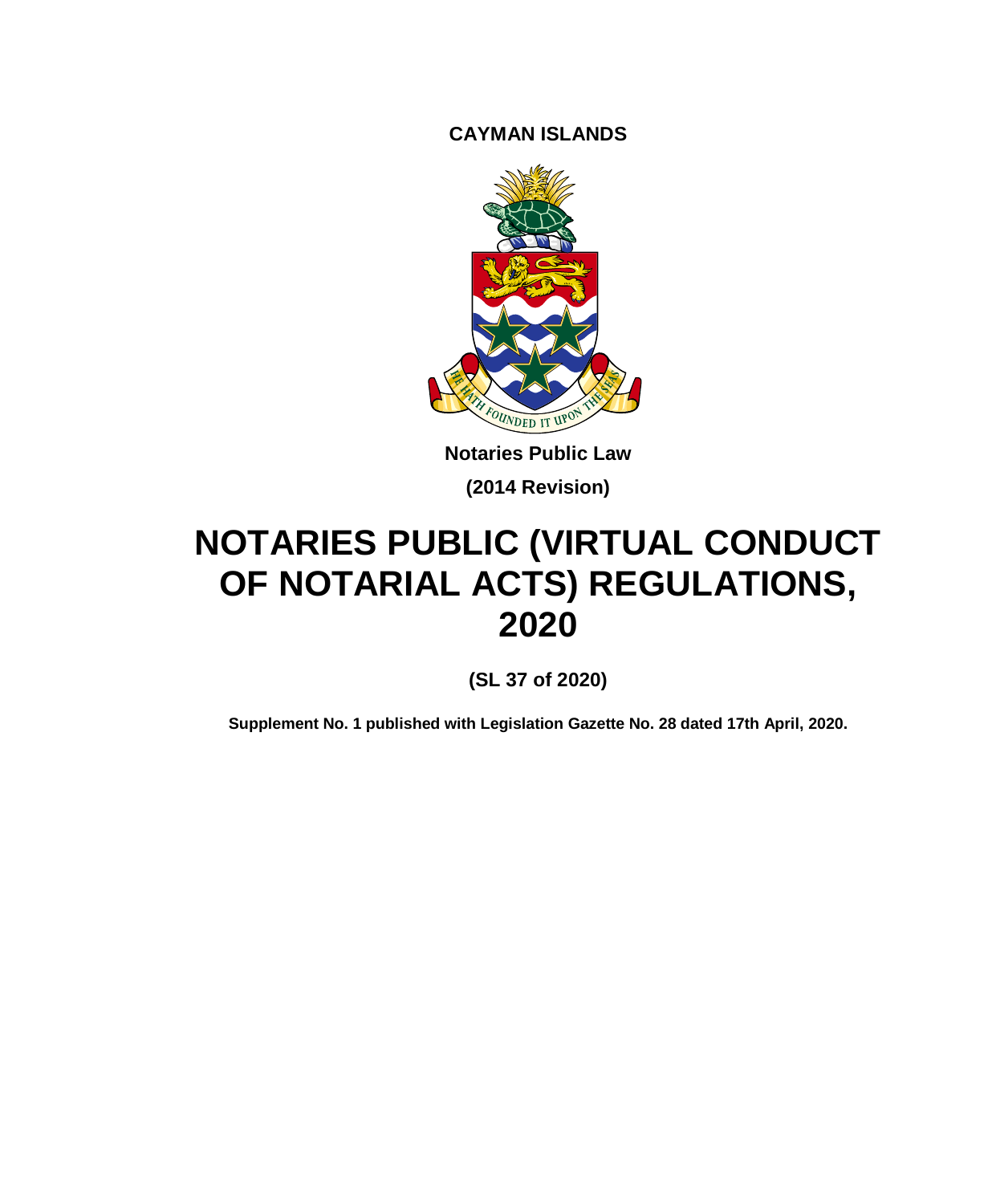### **PUBLISHING DETAILS**

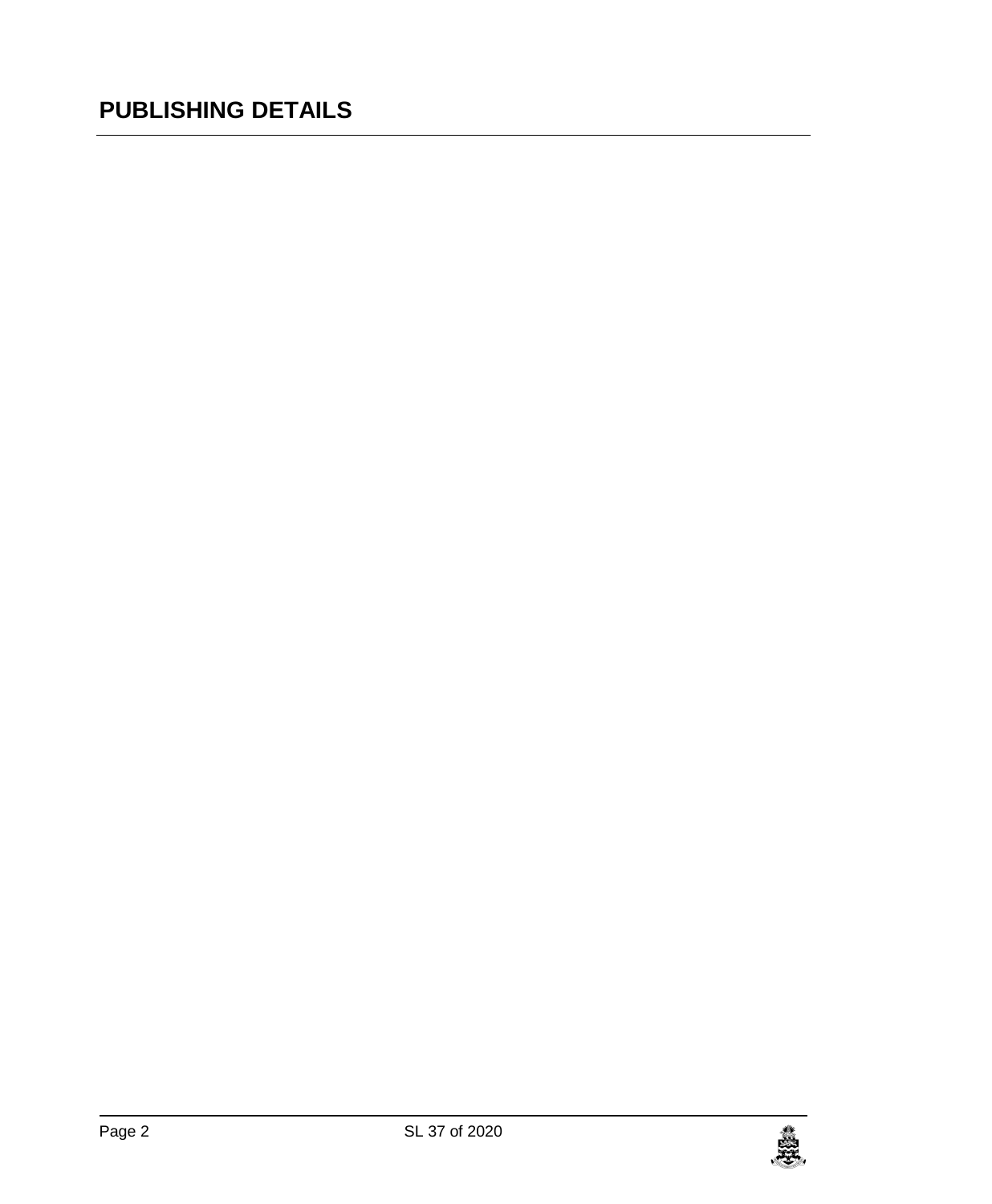#### **CAYMAN ISLANDS**



**Notaries Public Law**

**(2014 Revision)**

## **NOTARIES PUBLIC (VIRTUAL CONDUCT OF NOTARIAL ACTS) REGULATIONS, 2020**

**(SL 37 of 2020)**

### **Arrangement of Regulations**

| Regulation     |  | Page |
|----------------|--|------|
| 1.             |  |      |
| 2 <sub>1</sub> |  |      |
| 3.             |  |      |
| 4.             |  |      |
| 5.             |  |      |
| 6.             |  |      |
| 7.             |  |      |
| 8.             |  |      |
| 9.             |  |      |
| 10             |  |      |

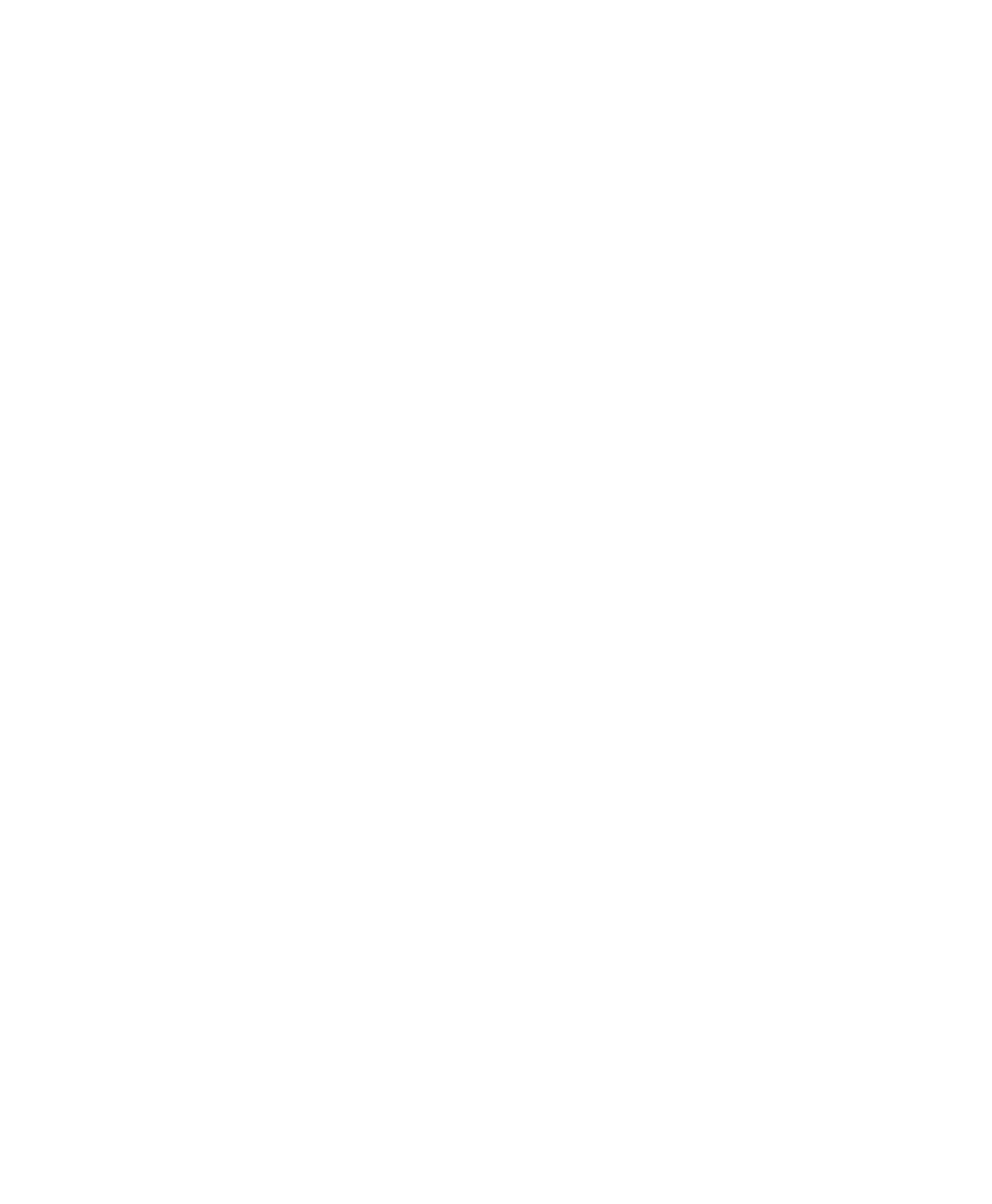### <span id="page-4-0"></span>**CAYMAN ISLANDS**



**(2014 Revision)**

# **NOTARIES PUBLIC (VIRTUAL CONDUCT OF NOTARIAL ACTS) REGULATIONS, 2020**

**(SL 37 of 2020)**

In exercise of the powers conferred by 15 of the Notaries Public Law (2014 Revision) the Cabinet makes the following Regulations —

#### **1. Citation**

**1**. These Regulations may be cited as the Notaries Public (Virtual Conduct of Notarial Acts) Regulations, 2020.

#### <span id="page-4-1"></span>**2. Definitions**

**2**. In these Regulations —

"**communication technology**" means any electronic device or process that facilitates communication of visual images and audio in real time between a notary public and a remotely located individual, including a remotely located individual who has visual, hearing or speech impairment; and

"**remotely located individual**" means an individual who is not in the physical presence of the notary public who is required to perform a notarial act under the Law.

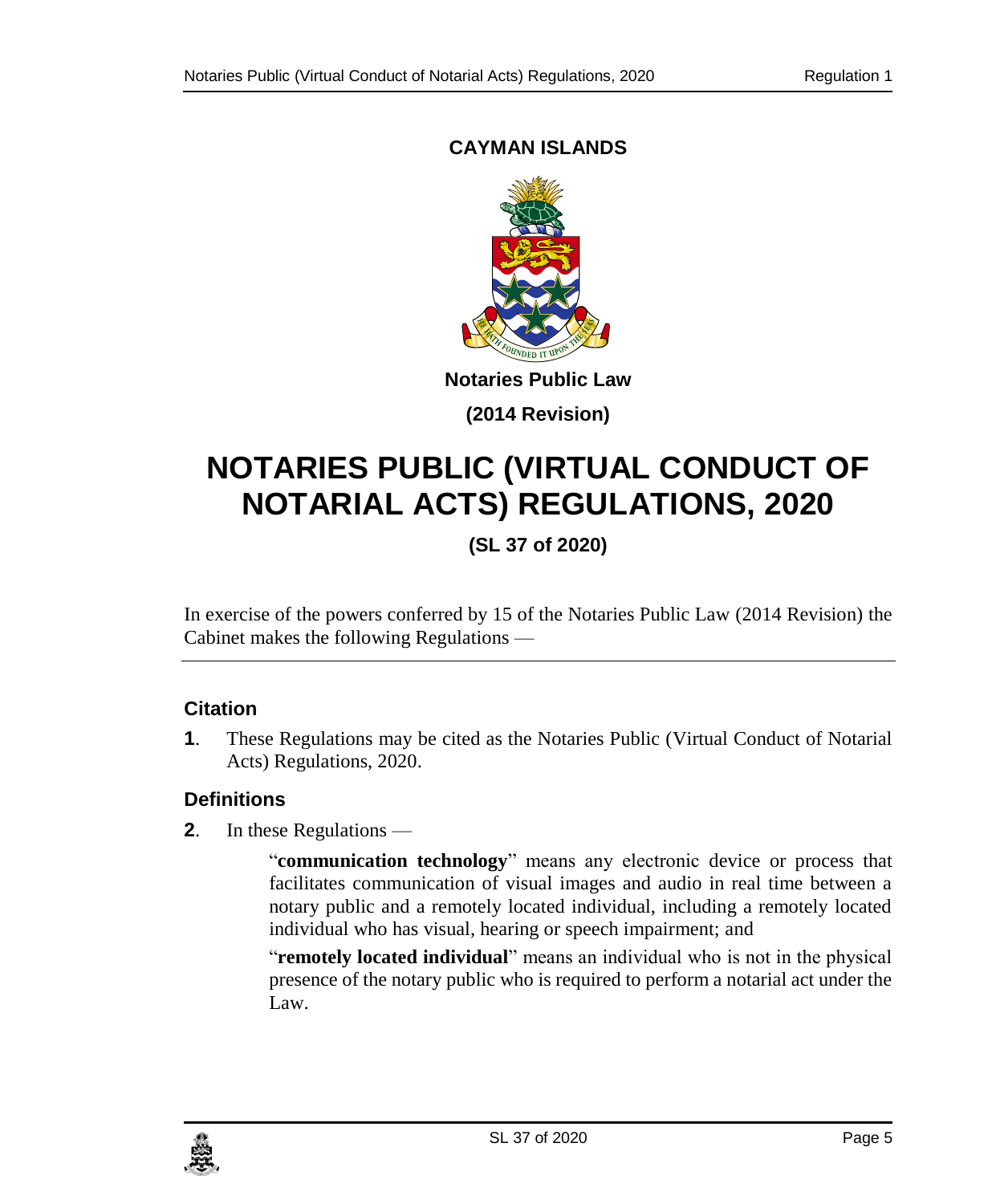#### <span id="page-5-0"></span>**3. Notarial acts using communication technology**

- **3**. Notwithstanding any requirement under any other law, a notary public may, subject to the conditions set out in regulation 4, use communication technology to carry out virtually —
	- (a) any of the notarial acts listed in Schedule 5; or
	- (b) any act that is required to be performed by a notary public under any law including the provisions of any treaty or convention and any protocol to such treaty or convention that is applicable to the Islands.

#### <span id="page-5-1"></span>**4. Conditions for use of communication technology**

- **4**. Where any act by a notary public under regulation 3 is to be performed using communication technology, the following conditions shall apply —
	- (a) the remotely located individual must demonstrate that he or she is physically situated in the Islands;
	- (b) the remotely located individual shall transmit via facsimile, email or other electronic means, a legible copy of the relevant document in relation to which notarial acts are to be performed;
	- (c) the notary public may, after observing the signature or requisite act of the remotely located individual, notarise the transmitted copy of the document and return it via facsimile, email or other electronic means;
	- (d) the notary public shall record the details of the notarial act performed in the Notarial Acts Book in accordance with section 13 of the Law and in so doing shall indicate that the notarial act was performed in accordance with these Regulations; and
	- (e) where the remotely located individual is not personally known to the notary public, the individual shall present valid photo identification to the notary public during the real time interaction.

#### <span id="page-5-2"></span>**5. Recording of notarial act**

- **5**. A notary public who uses communication technology to
	- (a) administer an oath shall record, or cause to be recorded, the performance of the notarial act; and
	- (b) perform an act under regulation 3 other than the act of administering an oath, may, upon prior notification of the remotely located individual, record, or cause to be recorded, the performance of the act.